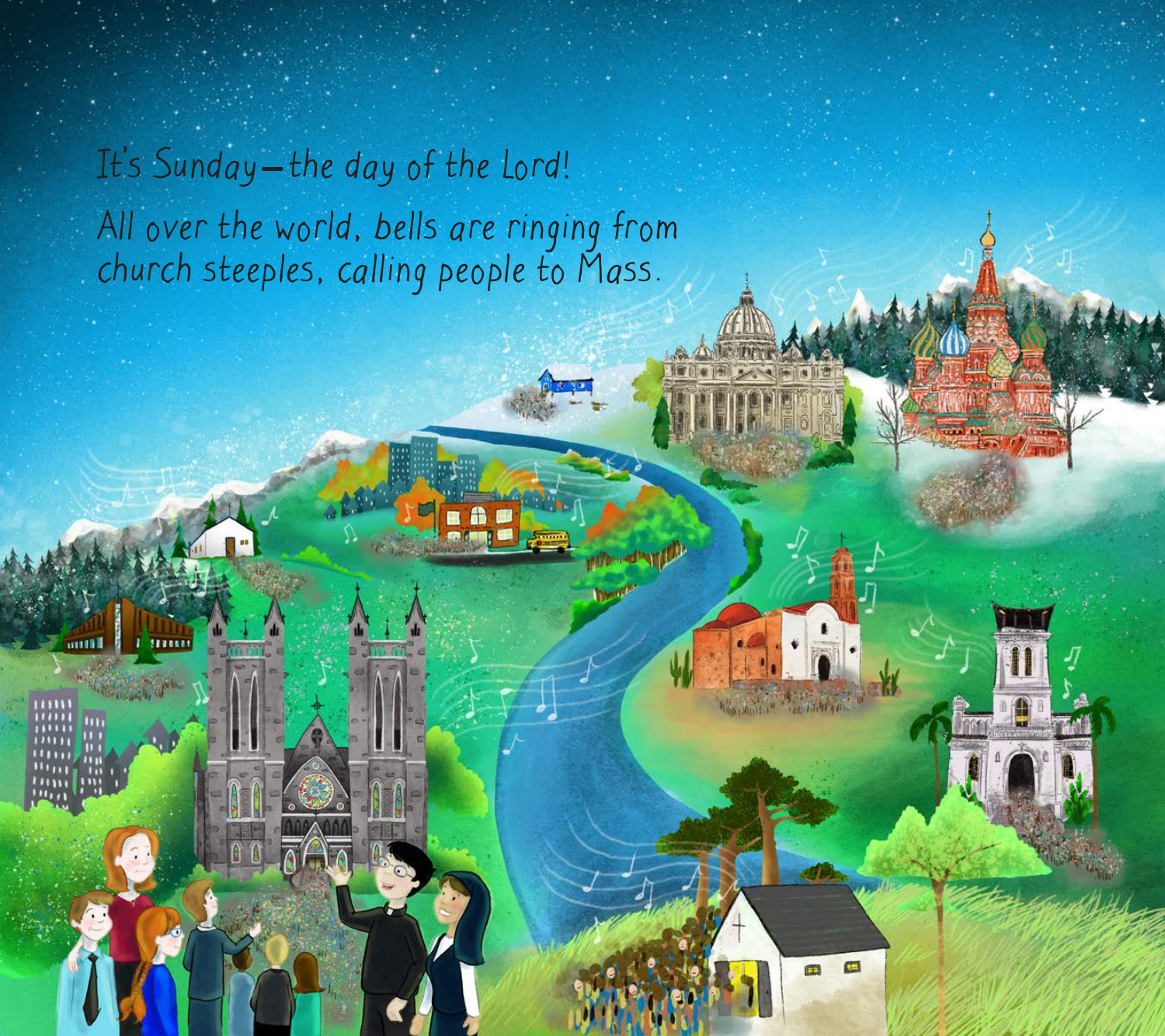Young people and old people, rich people and poor people, sad people and happy people, people from around the world. We are all members of God's family

Y PE

and we as Catholics gather together to praise and thank our God at Mass!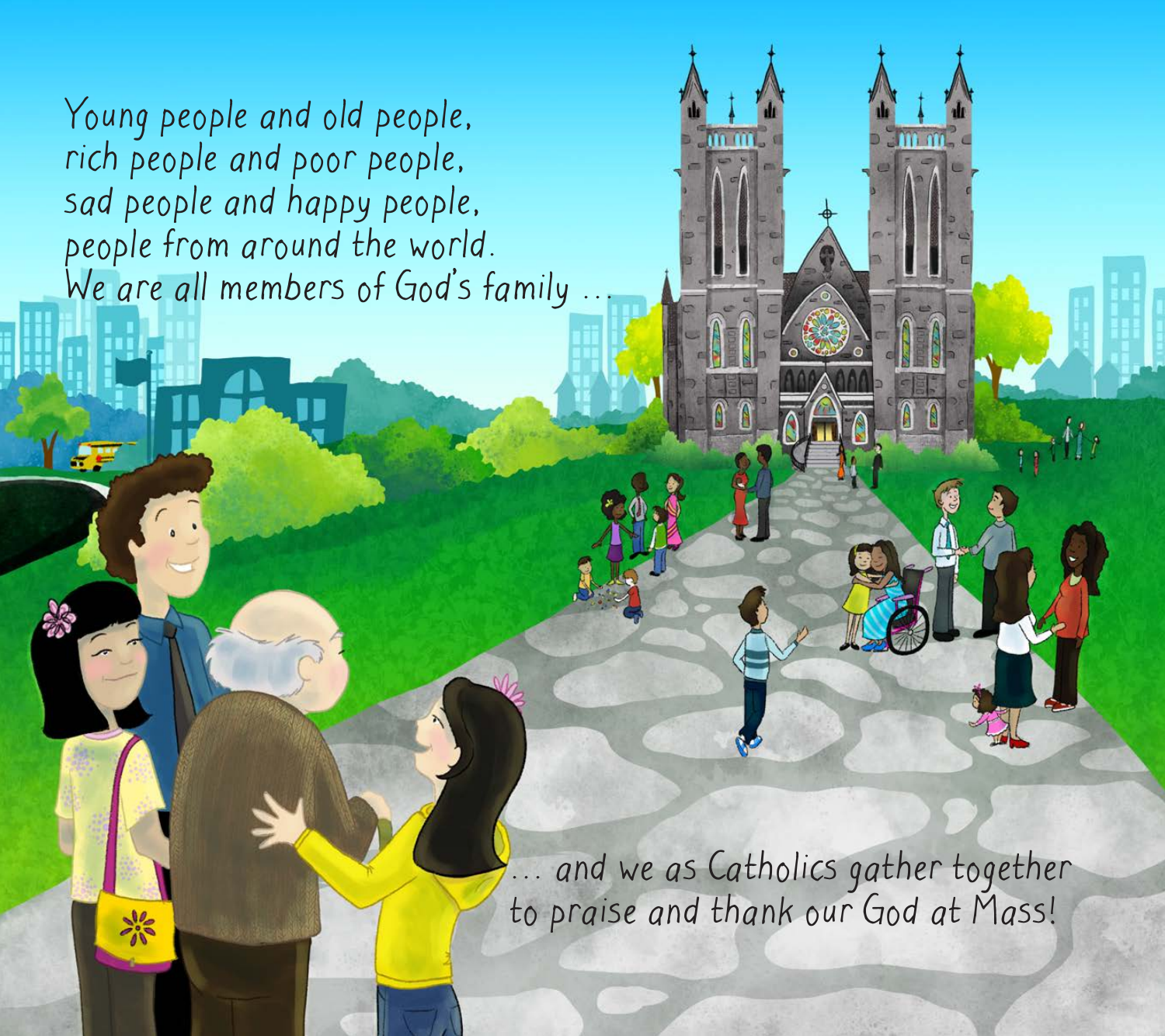## INTRODUCTORY RITES The Entrance Chant & Procession

We begin by joining all our voices together in song to make one beautiful sound.



The priest and other ministers process to the front of the church led by the cross and candles. This reminds us that we are all brothers and sisters who are led by the love and light of Jesus.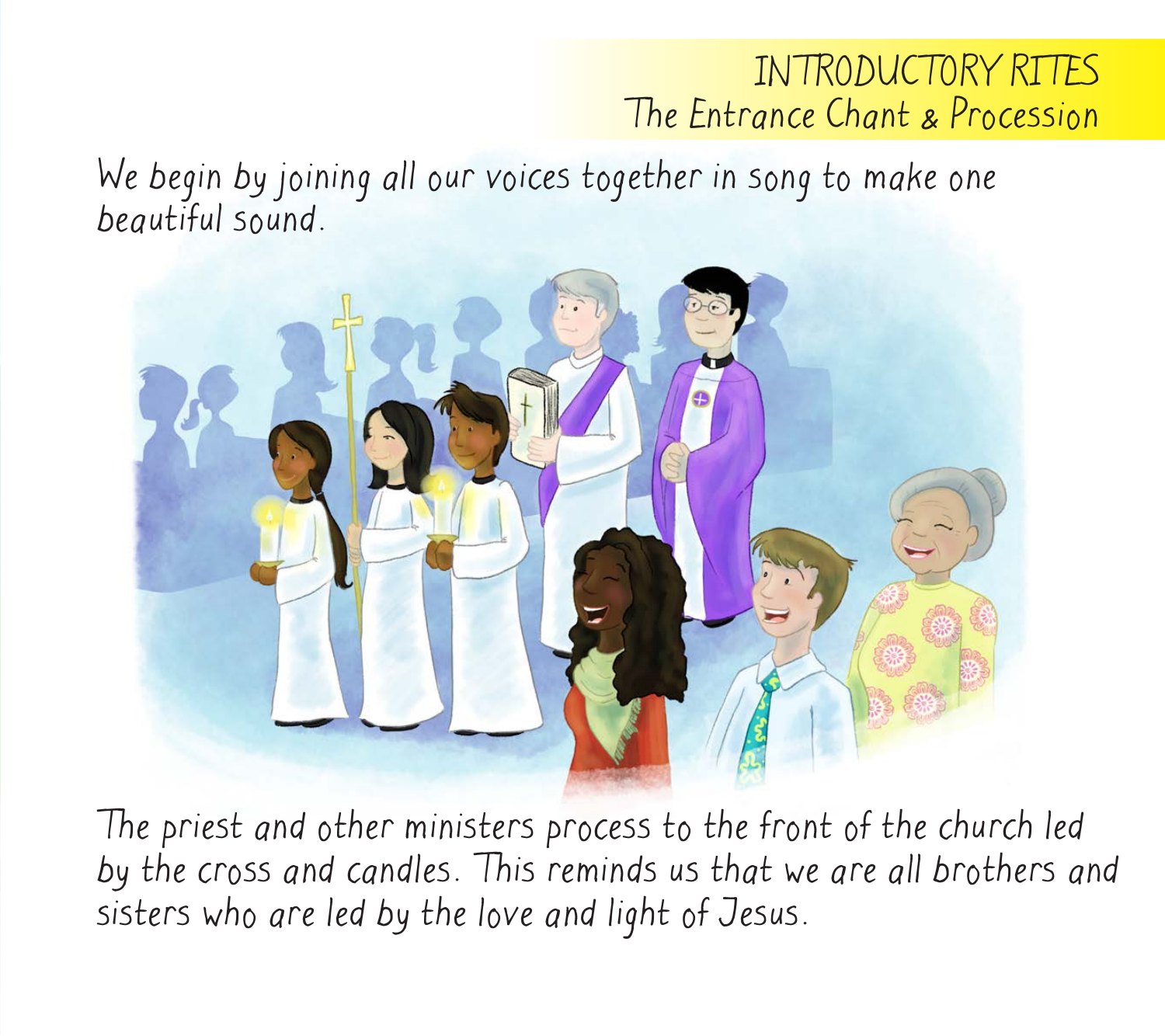INTRODUCTORY RITES The Sign of the Cross & Greeting

We make the Sign of the Cross together.

The priest says, "In the name of the Father, and of the Son, and of the Holy Spirit."

We say, "Amen."





The priest greets us with a greeting that has been used since before the time of Jesus: "The Lord be with you."

And we answer all together, And with your spirit.